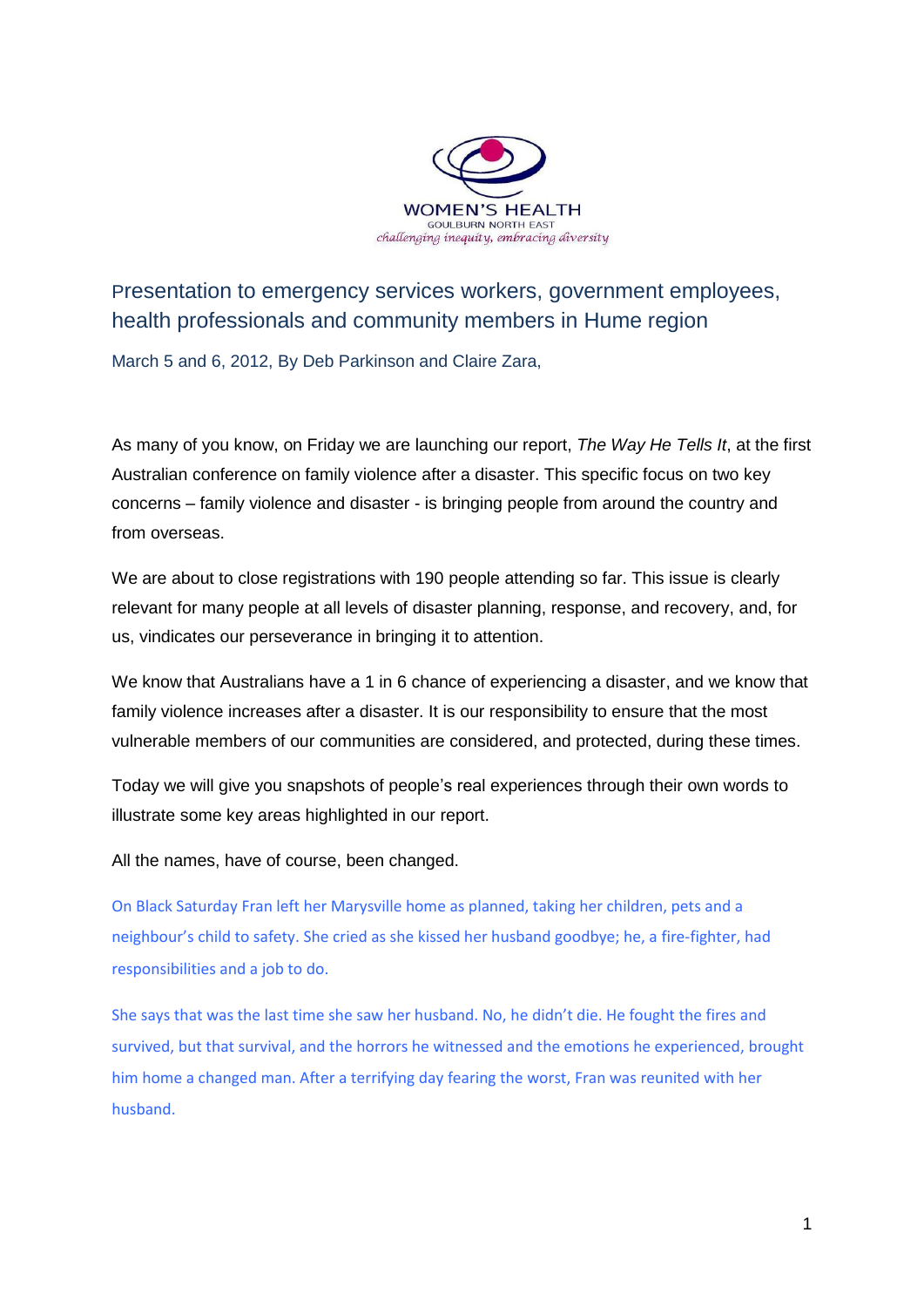'Rick " she told us, 'Was deeply shaken by his experience, very shut down. He managed to give me a hug, but there was nothing behind it. That is pretty much the status quo since the fires.'

The status quo is now they are divorced, their family broken. The months after Black Saturday were a nightmare for Fran as she tried to re connect with her husband, who became more withdrawn, refused to speak and eventually become abusive, threatening, and attempting suicide.

We asked what help was available for him, and others, whose role it was to fight the fires, and were told that there were counselling opportunities *if needed*. In the predominately male dominated culture of the CFA and DSE, to ask for help is perceived as being less of a man. Needless to say, not many took the opportunity, especially in the early months. One worker described men's reactions to counselling:

I saw advertised a month ago there was something about 'Are you angry all the time? Come and join a men's self help group'. They would have all just looked at it and gone, 'Oh, fuck off, I'm not interested in that'

Counselling may have stemmed the flow of trauma, anger, grief and frustration for men, but it did not generally get a good uptake. Many workers lamented the difficulties in engaging men to discuss and debrief. The upshots of this refusal or inability to access help, in some cases, resulted in behaviour that brought further damage to women and families.

### **Michelle**

Well, my husband said that the fire just didn't affect him. I don't think that's true because we're getting divorced. I don't see how any human being could have that experience and be unaffected, emotionally unaffected, by it. He just said, 'I was fine, I just got on with it' ... Any human being is going to be affected by that, and I think that he's just completely shut down.

Women and workers told us of individuals and communities struggling to cope with the aftermath of the traumatic events of the day, and the ongoing burdens that accompanied recovery and reconstruction. They told of widespread use of alcohol and drugs, previous traumas exacerbated by Black Saturday, mental health issues and community and personal violence .

#### Jenny told us:

My house was turned into a pub, it was a mess, there were things everywhere... there were five guys ... all pissed as newts ... There was a lot of free booze.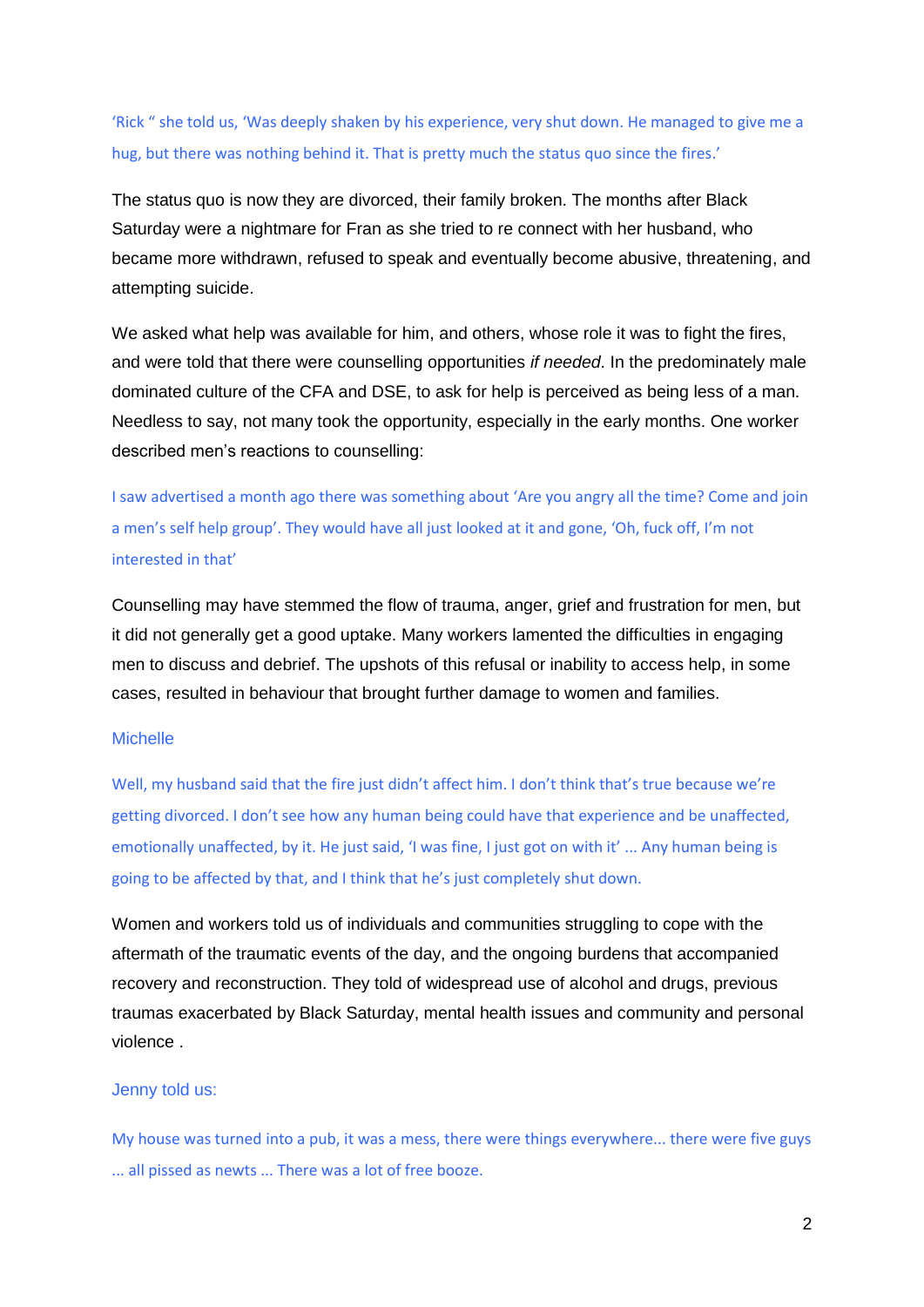#### And Di:

My friend] lived in this street with a lot of men who were really, really traumatised. Women were traumatised, but the men really started to drink. My friend was having people rock up at the door at all times of the day. They were drinking in the street. They were getting together as blokes.

The increase in alcohol and drug use and the impact of the fires exacerbated the behaviours of some men who had a previous history of violence, increasing it to dangerous levels.

We spoke with Sandra who contacted the police, fearing for her life, when her husband viciously attacked her after drinking excessively.

I called triple 000 and it took them two hours to get here. I mean I was scared, I wouldn't have called them otherwise ... I went to the police and then he didn't even know that they'd come, because he was in bed. It was blown over by then. And they told me they were going to ring in the next few days or something to see how I was. I never heard back from them at all ... But then he called me an] he said to me, 'Oh, the police called me and asked me did I want counselling for my alcohol problem' cos he had no idea that they'd come—and I said, 'Okay, what did you say?' and he said, 'I said how did you get my number, and I haven't got an alcohol problem'.

I mean they knew he'd gone to bed ... I was scared stiff.

Luckily, he did not link the call to his wife.

Some women, now three years on, still fear for their lives and the repercussions from partners, or indeed, the community, if they speak out about what they are going through and what it's been like living with an abusive partner since the fires.

Some women withdrew key sections of their interview in order to protect him and often, themselves. These were usually the more graphic and damning accounts of their partner's abusive behaviour. Workers, too, withdrew sections of their interviews that identified major systems lapses, lapses that may have left women even more vulnerable.

Ironically, we were told by family violence workers that women previously 'on their books' had asked to be taken off. They knew, instinctively, that there would be fallout from the aftermath of the bushfires, and that there would be women needing help with family violence.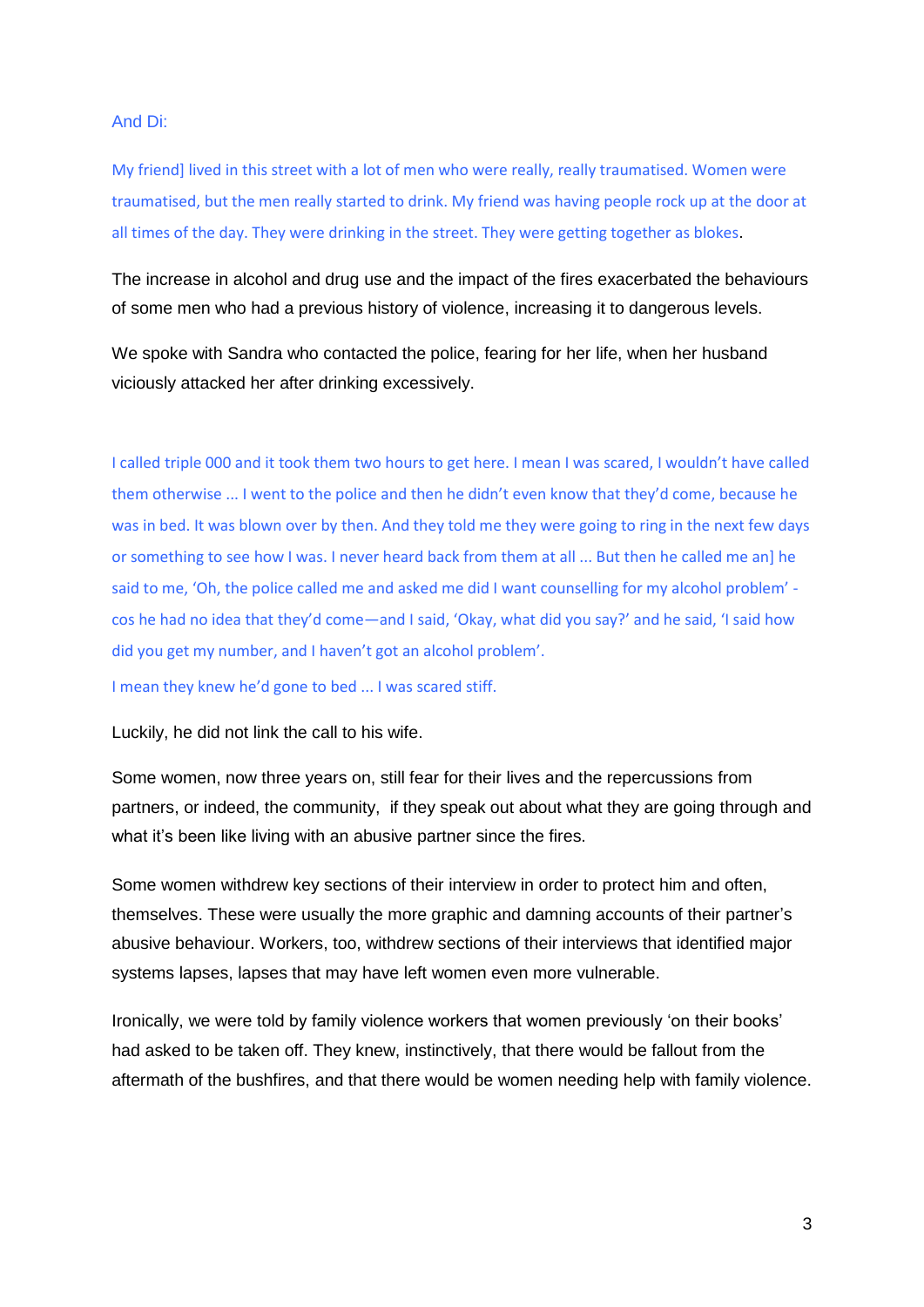That help did not always come. Sandra contacted DV services to find a sympathetic ear. She told of her husband's increasing violence and excessive drinking after the fires, and the fears for her safety.

It was a relief to speak so openly and to be heard. However, when the dv worker heard she had a bushfire case manager, she was 'handballed' over to her. Although a kind person, the case manager was inexperienced and not at all equipped to deal with family violence issues. And Sandra's issues were complex; a real fear of retribution; tied in financially with her husband's business; and no view of escape. After being passed to other case managers, equally kind, equally ill- equipped, Sandra gave up. Her final words to us were : "They'll take me out of here in a box"

There is no doubt that women with children should be listed as vulnerable persons during a disaster, and even less doubt that women and children known to be experiencing family violence, noted as priorities. What we learnt confirms that the myth of women and children first in a disaster is indeed, just that – a myth.

Society expects men to protect their families. And women, in many cases, expect to be protected. In a disaster, the stakes are raised, as man as 'protector' is no longer just a symbolic role. On Black Saturday, protecting families was life threatening and largely dependent on factors beyond the power of individuals. Naturally, not all men were able to do this.

Some women whose partners were part of the immediate fire response, never expected to be on their own that day; never expected that their partner, an 'expert' and trained in fire response, would not be there to protect them. These women had to make their own escapes, often with children, or fight the fires without the help of the men they relied upon. One woman said: 'He was my fire plan'.

The women told of their own and their partners' behaviours on Black Saturday. Some were admirable and some were not. The myth that women will be cared for by men is most exposed in one account where a man saved himself first, then his two small children, leaving his wife and her older children unprotected in a life-threatening situation. They escaped in the open back of a ute through fire on both sides of the road and falling embers.

#### Sally told us:

I'm looking at this man and going, 'You shoved us in the back of the ute?' ... He was inside ... he put himself before the kids and that's what got me ... I said to him recently when things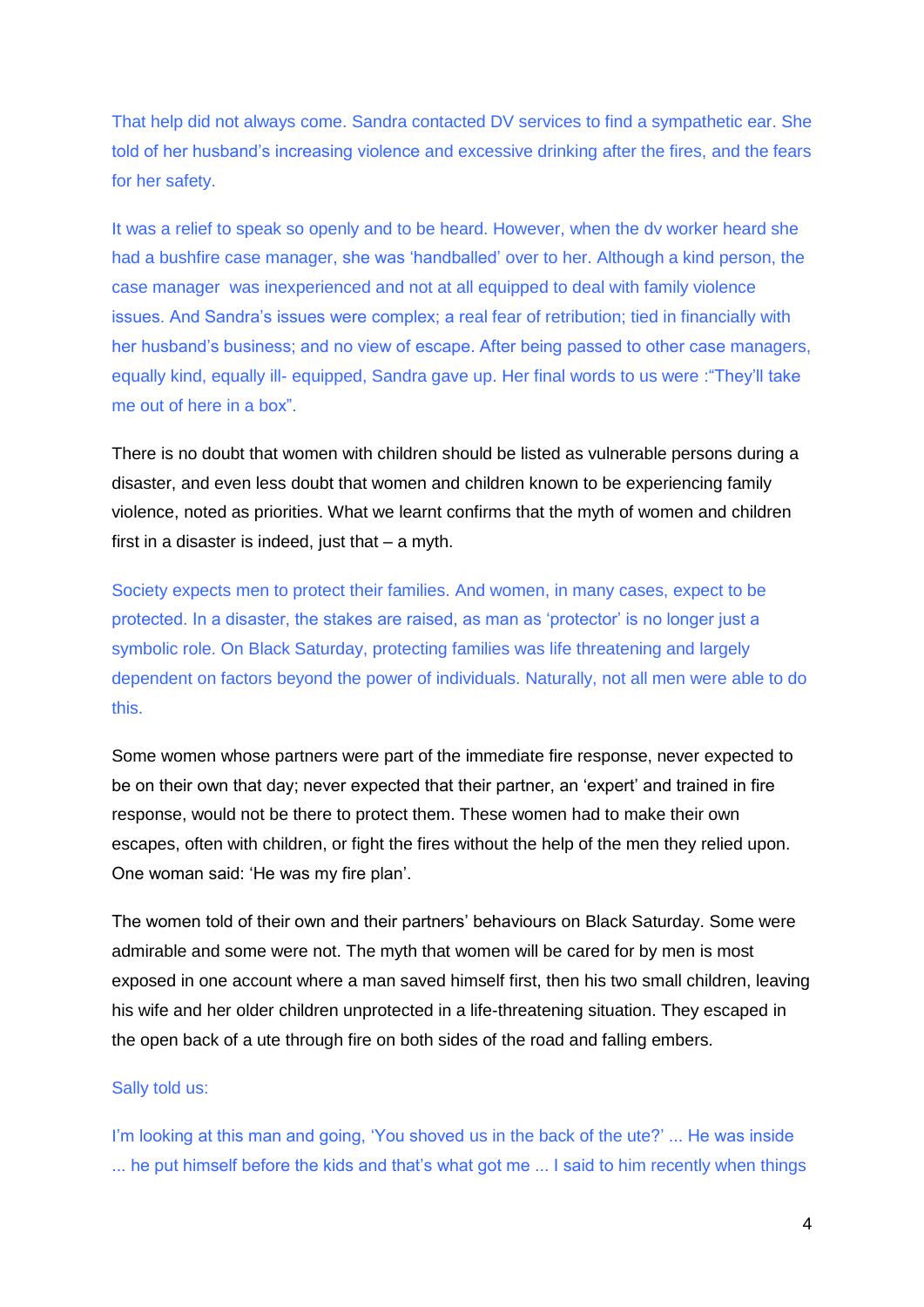blew up. I said, 'Mate, you could have stuck all four of those kids in the front... and you should have got on the back with me ... He used to often say that he would be good in an emergency ... it went to this look in his face like, 'You don't count as much as me'.

In the cultural storytelling, men are cast as protector and hero, and women as 'damsels in distress' waiting to be rescued. Yet, when women's voices are heard and documented, it seems that the 'knight in shining armour' during a disaster is equally likely to be a woman as a man. For many children being driven out of the fires on Black Saturday, their protector was a woman. Their mum saved their lives.

Suzanne described her escape leading another car with a driver from overseas .

‗I went to the CFA. It was chaos. Just chaos.

We got to the St Andrews turnoff. It was like an atomic bomb had gone off here. The sky was coming down on us and as far as you could see was orange and red and getting darker and it was getting lower and lower. I just wanted to try and get a tarred road that had wide access that we could travel quickly on. So we took Mt Slide Road.

I sort of knew what was happening, but in your mind you tell yourself not to think about that. We just sped to the Melba Highway. I had [my little ones with me] and a friend from [overseas] was in the car behind me [with the older kids]. I had to slow down on a bend so my girlfriend [who] had never driven on the left-hand side before - didn't lose it on this sweeping corner. I was trying to get to Yarra Glen to go back to Eltham, but we couldn't. I couldn't even get out onto the road; there were so many cars that were fleeing.

This woman just put her head out the window and said, 'Get out of here!'

We looked over and the fire was there. All of a sudden I had four lives that I was responsible for, and my own. I shook uncontrollably ... I drove with the masses – 140 kilometres per hour.

Fortunately, she and her children and friend survived.

The myth of women being protected by men in a disaster is further exposed in an account from Jan Cooper - a fv crisis worker working on the eve of Black Saturday She said this memory continues to haunt her:

I received a call from a woman at around 3 in the morning. She told me the history of abuse from her partner - it is honestly, abuse that is much too gruesome and personal to repeat here, but suffice it to say that things were really bad, had been bad for a long time, and were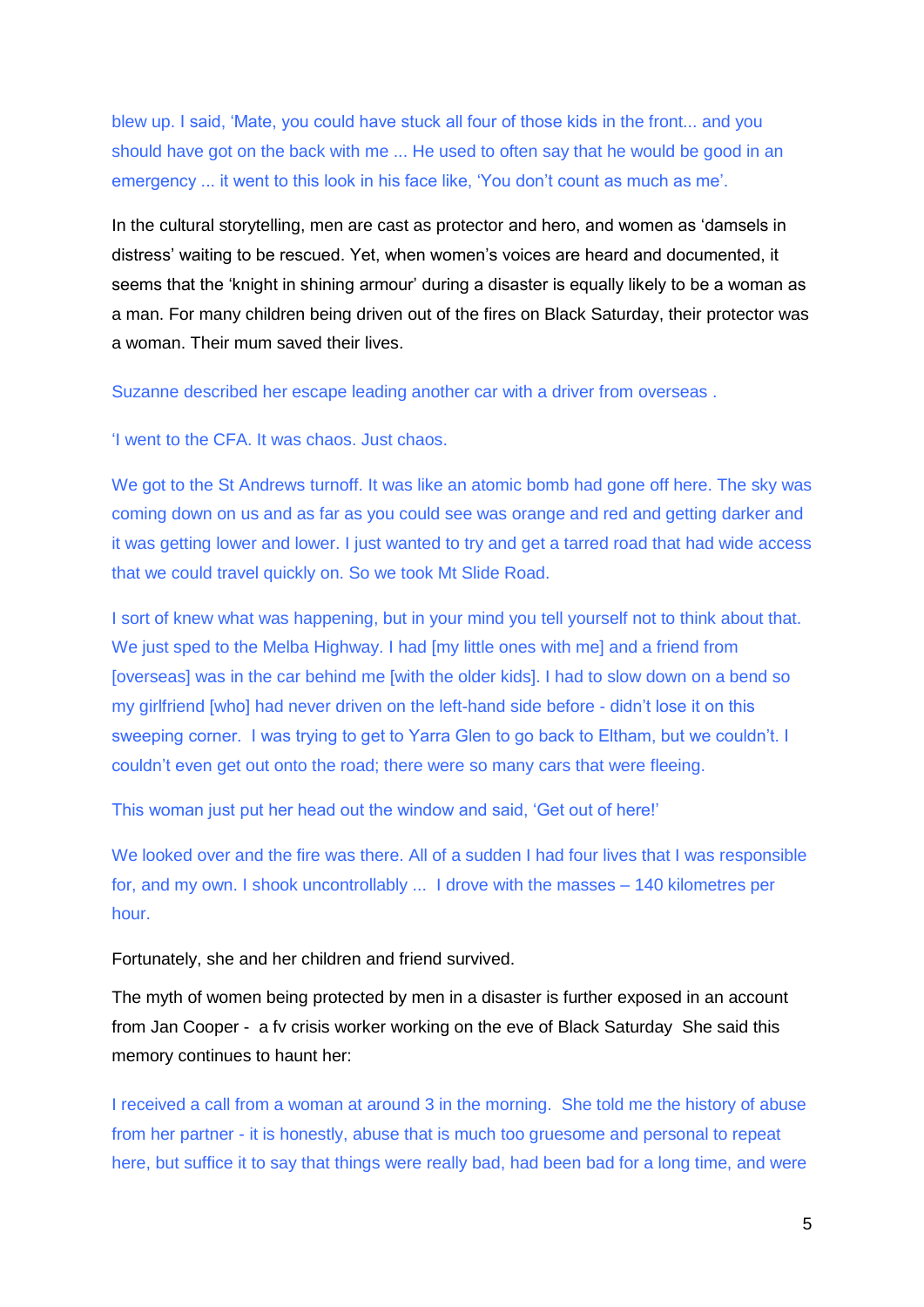getting worse. Then she told me that people in her town were enacting their bushfire plans because it was a bushfire region. She said that her plan was always to leave early, but tonight, after abusing her, her partner took the keys to the car and said, "I hope there IS a bushfire tomorrow and I hope you die in it." And then he took the car and left. She had no other plan for getting away. I suggested she seek help from neighbours, she said they were 2 kms away, it's the middle of the night, she doesn't want to tell them what's going on. I offered to help her get out and assist her to stay in emergency accom - she did not want this, she hated the idea of the 'stigma' around staying in a women's refuge. We explored if her mother would come and pick her up and bring her back to Melbourne. This woman wanted none of these things, she said she would just take her chances with the bushfire. And that's actually how the call ended.

This frightening account leads us to revisit why women don't report family violence; double or triple that for rural areas; multiply by 100 after disaster. The abusive partner may have been a hero, everyone is traumatised, and agencies and women can't help but feel compassion for what he has been through. What she has been through, and is going through, seems to fall through the cracks.

Women told us of friends and family ignoring their pleas for help and even suggesting the women were at fault for not caring enough.

### Shelly:

When I spoke to friends about it [the severe physical violence against her], they would turn a blind eye to it and say, you'll sort it out.

A person's first port of call when threatened is often the police. After the bushfires, the police did not - or were not able to - respond to calls for help from women.

Gaye had suffered abuse by her partner after the fires. We asked her if they were helpful.

‗No, no they weren't helpful at all actually ... No, they were very chauvinistic about it all ... They just weren't helpful. It was like, 'We don't really want to know and we've known [him] all his life... He's a good bloke.'

Shelley had left an abusive relationship and rebuilt a life and a career in her home town. The fires destroyed her workplace and she lost life- long friends. Under the guise of 'helping her' here ex returned and so did his behaviour.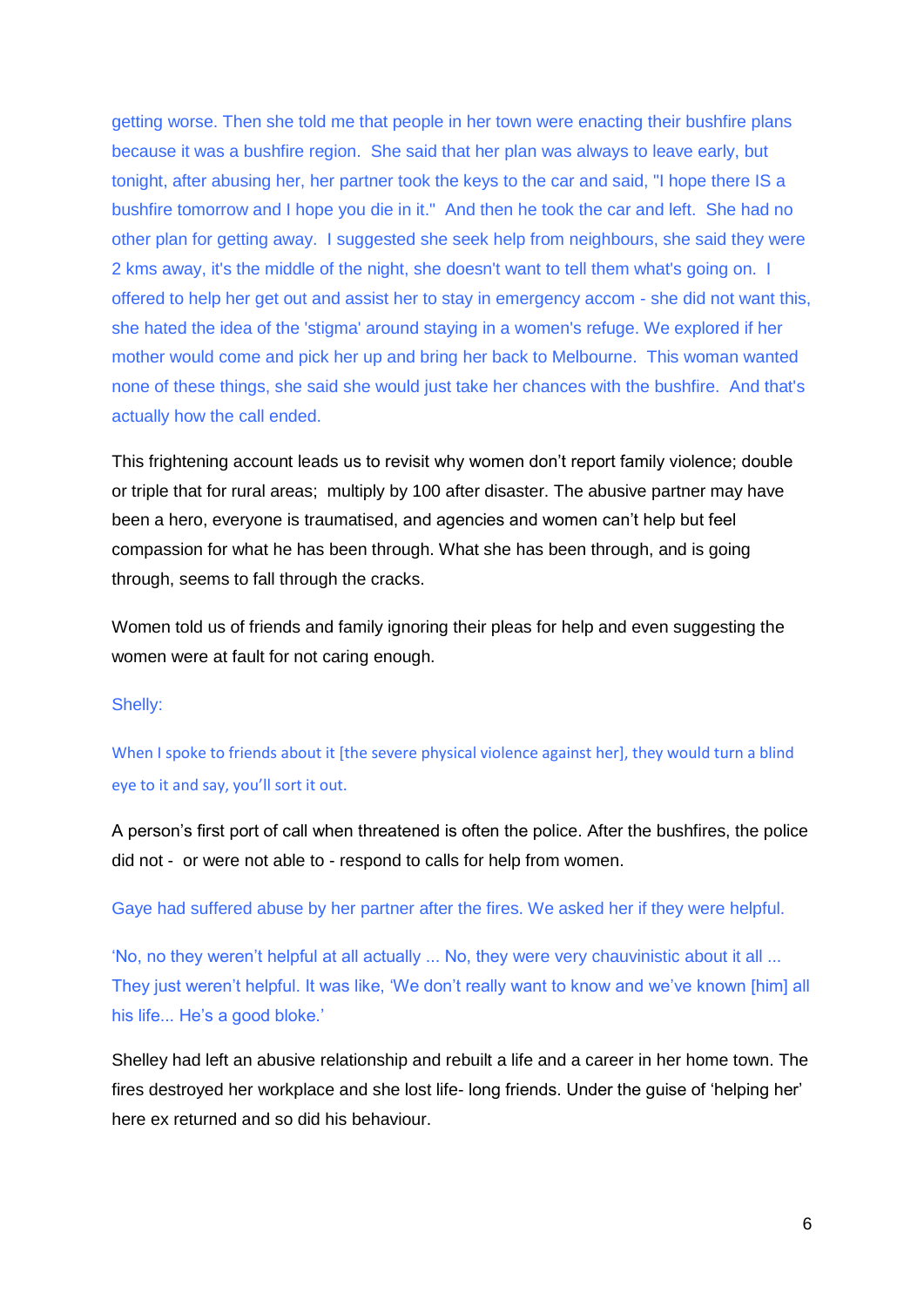Then a week and a half after the fires, he was verbally abusing me at my home, pushing and shoving me and not letting me walk out my back door and hit me and choked me and things like that. I rang the police, they came, he admitted it, they arrested him, and the police said to me, 'He'll be going to court again because he just breached the intervention order. We'll speak to you tomorrow', which never happened. And he ended up going to court and the police didn't even show up there at all. They never told me why. But speaking to my police officer friend she said they were very busy, they were all dealing with the fires. Apparantly I'm not that important.

The bushfires created opportunities for opportunistic men to re enter and exploit the lives of now vulnerable women. A number were not living in the fire affected areas at the time, but returned to try to cash in on grants, insurance payouts and opportunities. This remains a serious concern.

On the home front, interview data suggested that the choices in re-establishing lives after Black Saturday were gendered. While both men and women had some choice in returning to work, there was no choice for women when it came to caring for their children.

Men seemed to be free to choose if they would extend 'help' with the care of their own children. They chose how much of role to play in the home and in their children's lives. That freedom to choose was not granted to women.

# **Holly**

As the wife in the situation, or the mother, you do not have the luxury of saying, 'Oh fuck it, I'm sick of this, someone else do it — because the buck stops with you'.

# And Emma

Women get together and cry and hold each other then go, 'Righto girl, back in the game. There you go, you had your little sulk, we love you, we understand, we've all been through it too, go make dinner'

Women's return to work, especially considering the impact of the fires on the children, relied on stable and loving child care arrangements, and this was the case regardless of the women's occupation. In two couples the women held better paid and more senior jobs than their partners and both still had to assume primary care of the children in the emotional and physical absence of their father. Both women, had no choice but to give up their very senior positions in the absence of supportive fathers and in the absence of supportive workplaces.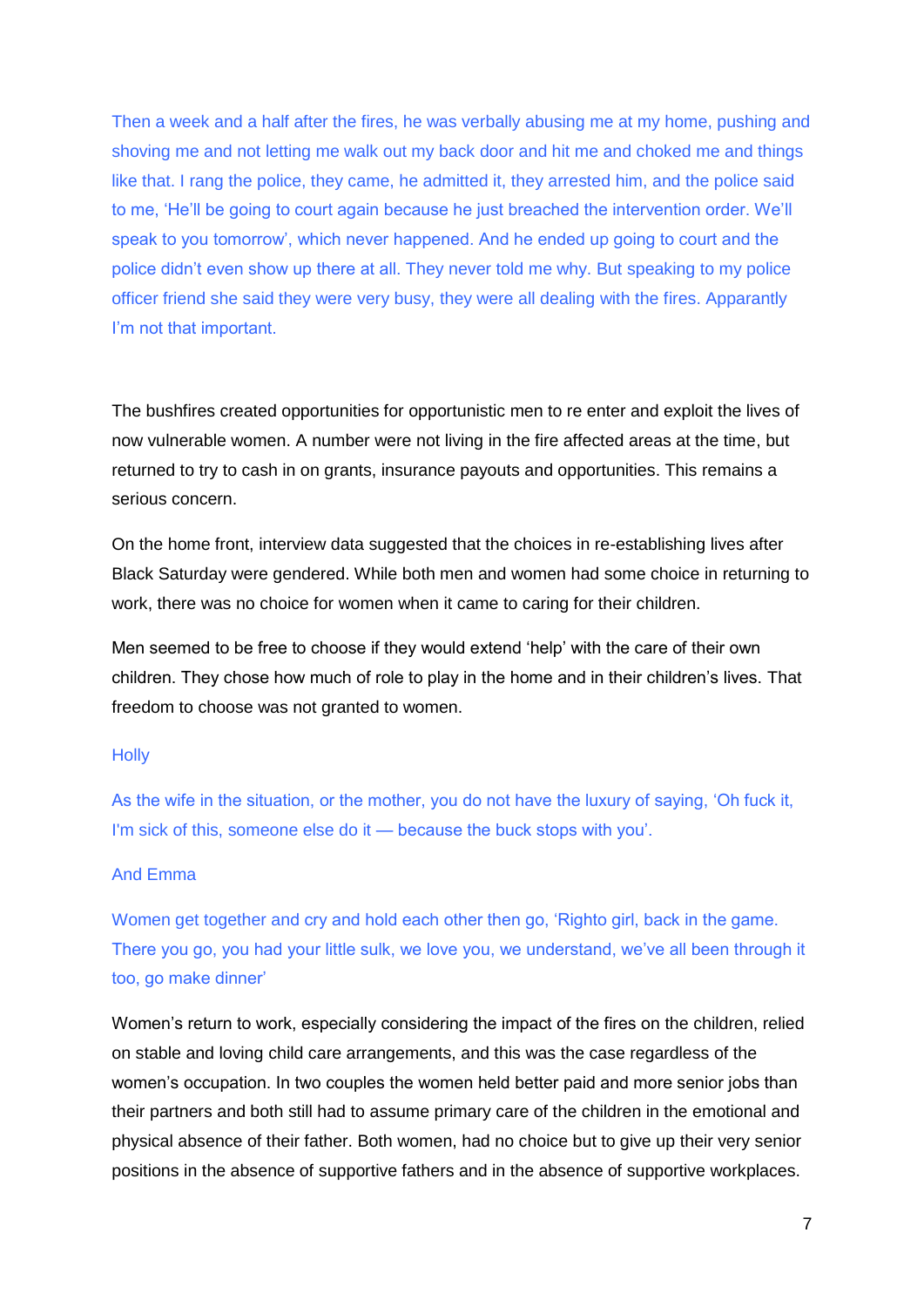# Annie held a senior health service position before the fires:

I couldn't return to work because I had no childcare and the schools hadn't reopened, so I said to him 'If you work four days, let me go to work one day and that way I can keep some sort of income coming in so that I can keep paying the mortgage'. And anyway, he never did that, so I was unable to get back to work.

Gendered responses to disaster have huge implications on communities; on our expectation of who is vulnerable and who is able to respond; what restrictions and assumptions are placed on men and women and who gets the say in how we plan for disaster and recovery.

Women's voices are often not heard; this may sound like a cliché but it remains true in the context of disasters where women are still the ones who keep silent to prevent further harm to others, where they are denied a say because they have no way of attending a meeting to have that say because they have full responsibility for children and have limited or no access to transport; where their daily existence becomes one of dependency as work opportunities disappear and they are once again relegated to home duties. And where they may be kept in check by an abusive partner and culture that would prefer to look away.

During last year's Queensland floods we were approached by Qld police having heard of our yet to be published research. They wanted us to tell them what we could about FV after disaster. They were gearing up for what we now know is inevitable and we were glad to be of help.

The observations of the 76 people we consulted led to a number of recommendations for policy and practice emerging from this research. they are broken into three and directed towards Disaster Prevention agencies; Disaster Response and Disaster Recovery services.

In a broad sense, FV must be a central consideration in policies that frame disaster planning and recovery, with ongoing involvement of family violence specialists. Key recommends are:

- Establish Disaster Guidelines at National, State and Local levels that prioritise FV and require accurate recording of statistics
- Establish and promote a National Preferred Provider Register of disaster trauma practitioners who have a sound understanding of FV.
- Train human services workers in post disaster areas in how to identify FV and refer appropriately, e.g. CRAF training